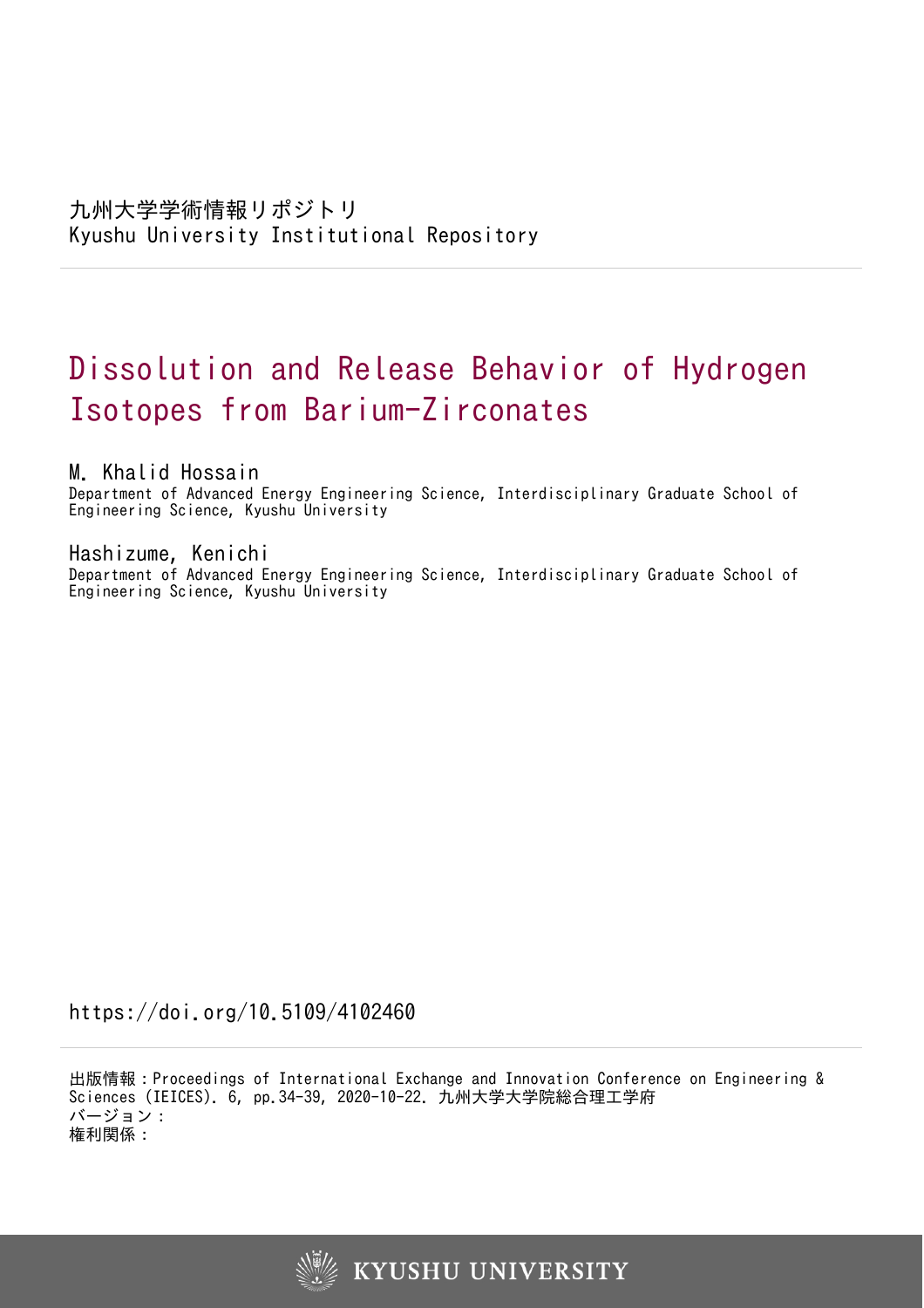## **Dissolution and Release Behavior of Hydrogen Isotopes from Barium-Zirconates**

\*M. Khalid Hossain<sup>1,2</sup>, Kenichi Hashizume<sup>1</sup>

<sup>1</sup>Department of Advanced Energy Engineering Science, Interdisciplinary Graduate School of Engineering Science,

Kyushu University, Kasuga, Fukuoka 816-8580, Japan,

<sup>2</sup>Atomic Energy Research Establishment, Bangladesh Atomic Energy Commission, Dhaka 1349, Bangladesh. \*Corresponding author email: khalid.baec@gmail.com, khalid@kyudai.jp

**ABSTRACT:** *Hydrogen release behavior from perovskite proton conducting oxide, yttrium doped barium-zirconate, BaZr0.9Y0.1O3-α (BZY) exposed to D<sup>2</sup> or D2O atmosphere was studied by thermal desorption spectroscopy (TDS) detecting deuterium gas (D2) and heavy water vapor (D2O) separately. The release of hydrogen appeared at around 950-1175 K. Hydrogen solubility was higher in the BZY sample exposed to the D2O.* 

**Keywords:** Barium-zirconate, perovskite oxide, hydrogen dissolution, hydrogen solubility, TDS.

## **1. INTRODUCTION**

Perovskite oxides-based proton and electronics conducting ceramic membrane has drawn considerable attention for hydrogen separation applications over the last few decades due to several advantages like thermal stability, good mechanical strength, high hydrogen permeation flux, and chemical resistivity in corrosive environments [1,2]. The extensively studied Pd-based membranes showed poor stability and high cost of Pd, whereas conventional membranes of proton conducting materials exhibit much lower hydrogen permeation. Comparing all proton-conducting oxides, as the temperature increased BaCeO<sub>3</sub> based perovskite shows the highest conductivity with the contribution of ionic conduction of oxygen [3]. The improvement of perovskite oxides membrane proton conducting properties is essential to consider trivalent rare-earth atom at B-site. Tan et al. (2012) [4] focused on Tb-doped BaCeO<sub>3</sub> (BaCe<sub>0.95</sub>Tb<sub>0.05</sub>O<sub>3-a</sub>) based perovskite oxides having higher proton conductivity but lower electronic conductivity. The effective way of promoting hydrogen permeation flux is to reduce membrane thickness and the sintering process of the membrane. Throughout the last few decades: the ceramic membranes of hollow fiber geometry have been used to design and develop with the inclusion of combined phase inversion and sintering technique, because of high-temperature scaling, thin effective membrane thickness and larger membrane area as per unit packing volume. The rate of high hydrogen production is possible to achieve using a hollow fiber membrane module at large specific membrane areas irrespective of the lower permeability of the individual membrane.

Low-level tritium detection is an imperative issue in tritium handling facilities due to their potential radioactive properties. In recent times, the development and utilization of various tritium monitors to control the radiation have been reported [5]. In addition, to improve the performance of the tritium monitor in terms of low concentration tritium detection, the implication of hydrogen pump as a membrane separator which consists of proton conducting oxide has been proposed by Tanaka et al. (2008) (**Fig. 1**) [6]. The research group used  $CaZr_{0.9}In_{0.1}O_3\text{--}\alpha$  as proton conducting oxide to recover the low concentration tritium [7]. In the next comprehensive study, the tritium monitor's technical feasibility was investigated by the integration test of the system consisting of a proportional counter combined with an electrochemical hydrogen pump [8].

As proton-conducting oxides are promising materials for electrochemical devices like fuel cell, hydrogen pump, hydrogen sensor, and for nuclear fusion reactor's tritium purification [9–14], recovery [10,15–19], and monitoring system, therefore, the study of hydrogen behavior in such oxide materials is very fundamental and important. Yttrium (Y) doped barium-zirconate  $(BaZrO<sub>3</sub>)$  is a proton-conducting oxide that has a perovskite structure [20]. In this study, the dissolution of hydrogen in BZYC specimens was done using  $D_2$  gas and  $D_2O$  vapor



Fig. 1. Schematic of the hydrogen pump apparatus consists with proton-conducting oxide for the tritium monitoring. Reproduce with permission from Ref. [6].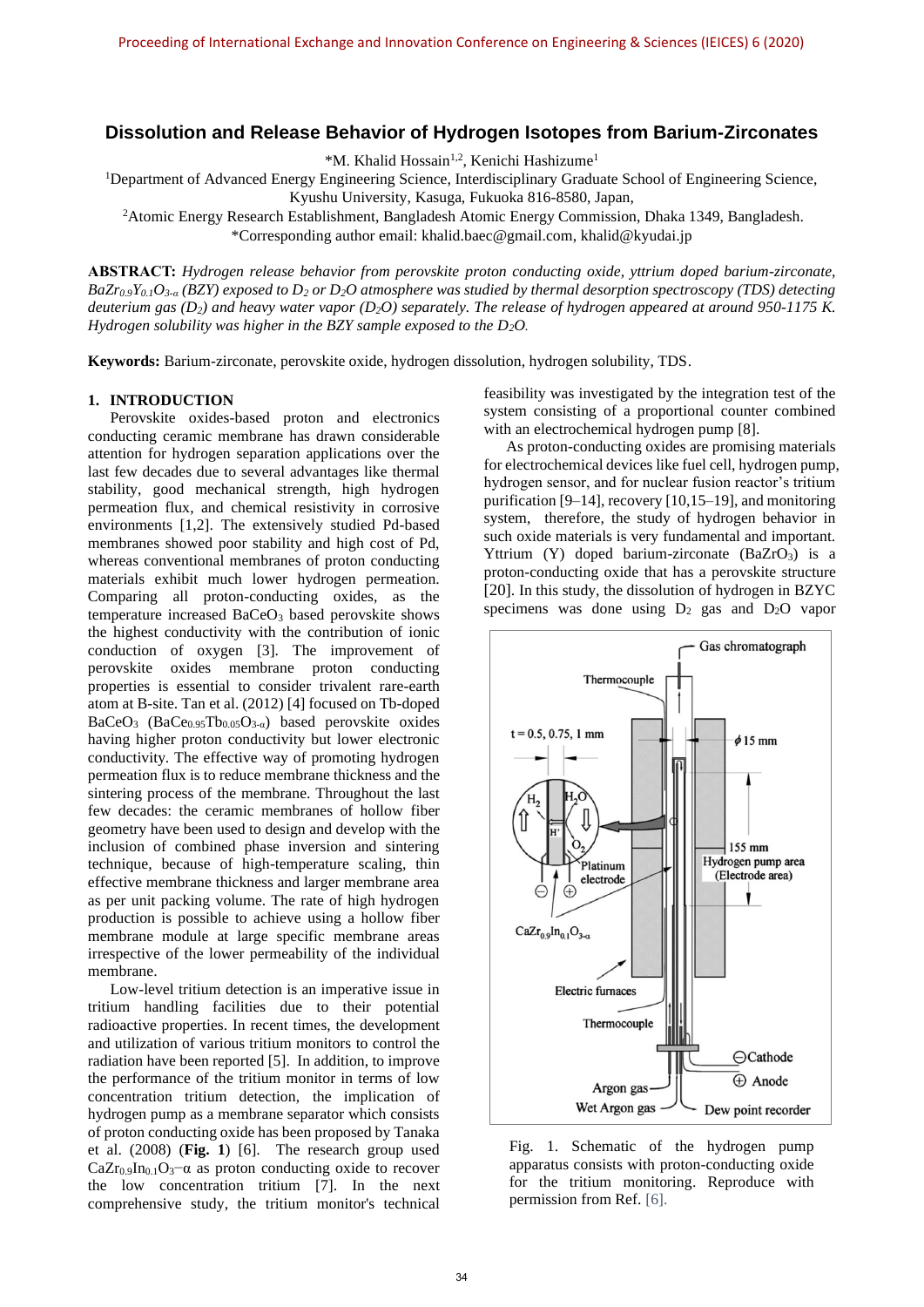separately. Then the hydrogen release and hydrogen solubility were investigated by the thermal desorption spectroscopy (TDS) method.

## **2. EXPERIMENTAL**

## **2.1 Sample preparation**

The disc shape specimen (diameter: 7.7 mm, thickness: 2.2 mm) was prepared using a conventional powder sintering method at 1923 K for 20h, which is described elsewhere [16,21–23]. The SEM and EDX mapping

were performed before and after polishing the sample to understand its surface properties. All chemical components of the specimen were uniformly distributed throughout the surface after polishing. The sintered disc specimen was cut using a diamond saw into parallelepiped pieces  $(7.7 \times 2.2 \times 0.5 \text{ mm}^3)$  for  $D_2$  gas or D<sub>2</sub>O vapor exposure and TDS study.

## **2.2 D<sup>2</sup> and D2O exposure**

The cut sample was placed in a quartz glass tube and evacuated to low pressure  $({\sim}10^{-6}$  Pa). At a temperature of



Fig. 2. (a) Schematic of  $D_2$  gas and  $D_2O$  vapor exposure apparatus, (b) schematic of temperature programmed desorption (TDS) system.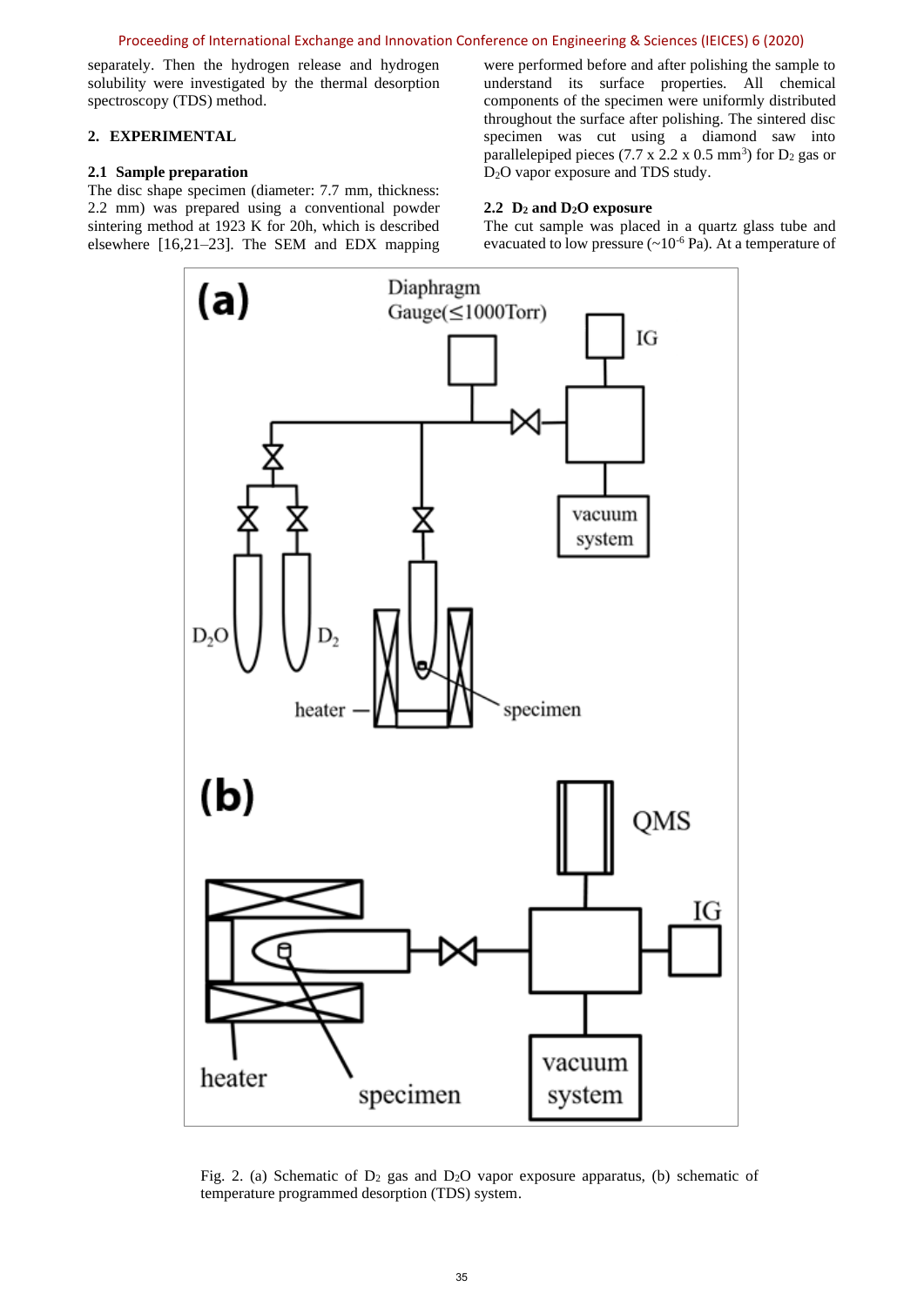#### Proceeding of International Exchange and Innovation Conference on Engineering & Sciences (IEICES) 6 (2020)

1273 K, vacuum annealing was performed for 30 min to remove the sample's volatile substances. Then at 873 K, deuterium gas  $(D_2, 1.3 \text{ kPa})$  was exposed to the sample for 1 h using the apparatus shown in Fig. 2(a) [21]. After the exposure, the quartz glass tube was quenched with room temperature water. Finally, the sample was taken out from the quartz glass tube after recovering the  $D_2$  gas. The same sample was used repeatedly for heavy water vapor (D2O, 1.3 kPa) exposure and the TDS study.

## **2.3 D<sup>2</sup> and D2O measurement**

The TDS apparatus used in this experiment to measure the released hydrogen (D2, HD, D2O and HDO) from the  $D_2$  gas and  $D_2O$  vapor exposed sample is shown in Fig. 2(b) [2]. First, the quartz glass tube baking without the sample was performed with an electric furnace to release and remove substances accumulated in the device at 1273 K for 30 min. After cooling down the glass tube to room temperature, the  $D_2$  gas exposed sample was placed in the TDS study's glass tube. Then after evacuating the glass

sample was allowed to raise (at a heating rate of 0.5 K/s) up to 1273 K. After 30 min stays at 1273 K, the heater power was disconnected automatically by using a programable temperature controller. The gas released from the samples was measured using a quadrupole mass spectrometer (Q-MAS) (TSPTT200, INFICON) [24] during this sample heating and cooling down cycle. The above same procedure was also applied for the  $D_2O$ exposed sample.

## **2.4 QMAS data conversion using He-standard leak**

The mass spectrometer is one of the most popular instrumental analyzers that ionizes and separates chemical substances such as atoms and molecules, and finally measures the generated ions by their mass. The major parts of a mass spectrometer are the ionization part (ion source), mass analysis part (analyzer), detection part (detector), vacuum exhaust part (vacuum pump), device control part, data processing part (data system), etc. There are various types of analyzers, one of which is a



Fig. 3. Conceptual diagram of ion separation and detection in a quadrupole analyzer.



Fig. 4. Figure 13 He standard leak (Vacuum Technology Inc., Model: CL-6-He-4FVCR-500DOT-MFV).

tube to low pressure  $({\sim}10^{-6}$  Pa), the temperature of the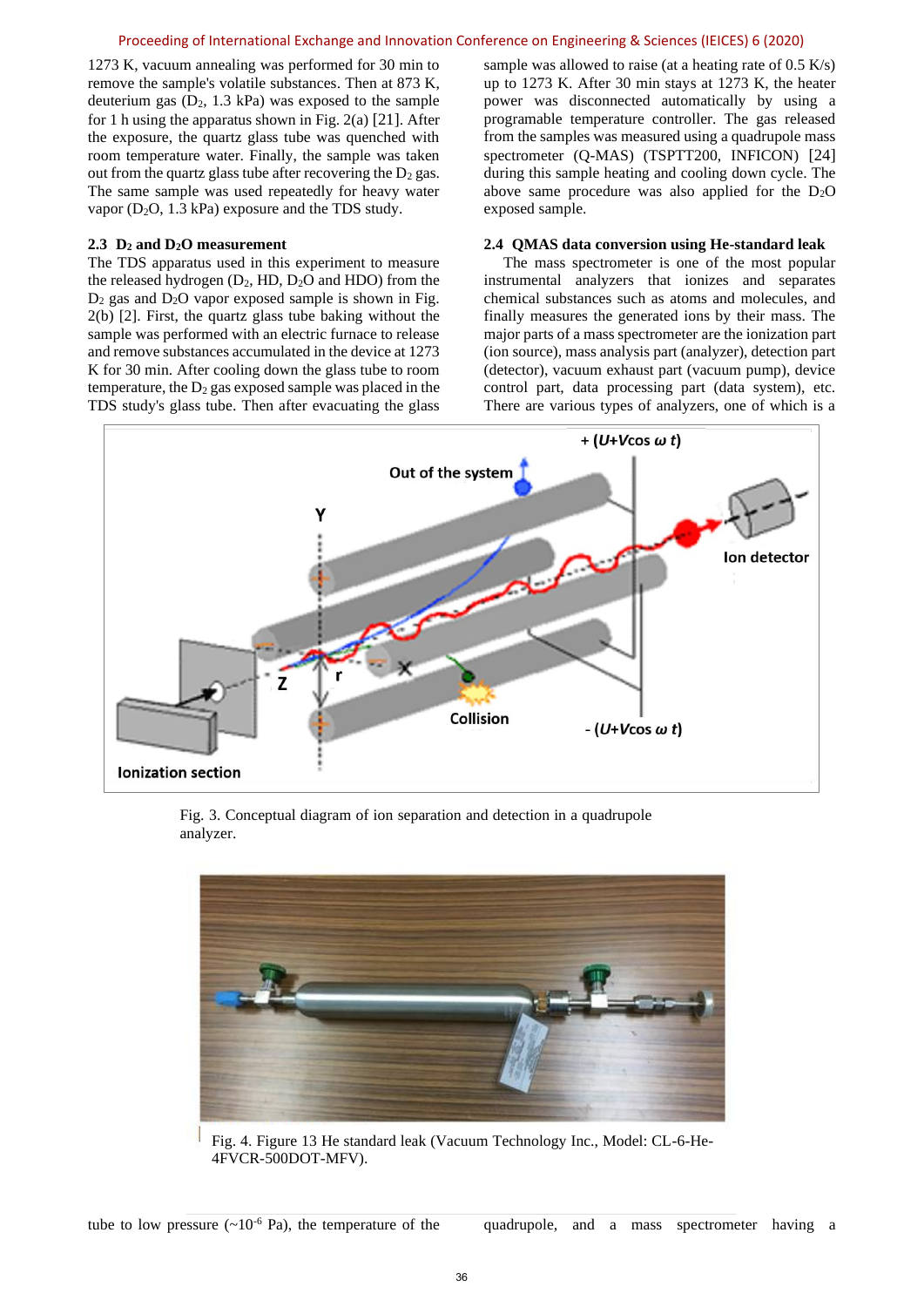#### Proceeding of International Exchange and Innovation Conference on Engineering & Sciences (IEICES) 6 (2020)

quadrupole analyzer is known as quadrupole mass spectrometer (QMAS). The features of QMS are: 1. low vacuum (usually  $\sim 10^{-5}$  Torr), 2. miniaturization, 3. highspeed scanning (latest is  $10000u/sec$  or more,  $u =$  unified atomic mass unit), 4. cheap, 5. easy to operate, 6. robust, and easy to maintain, and many other advantages.

A QMAS consists of four parallel rod-shaped electrodes (**Fig. 3**) where a superposition of DC voltage and high-frequency AC voltage,  $\pm(U+V\cos \omega t)$  is applied in the opposite electrodes having the same polarity and forms a quadrupole electric field (where *U* is the DC voltage, *V* is the maximum value of the AC voltage,  $\omega$  =  $2 \pi v$ , *v* is the high frequency). In mass spectrometry, gas molecules are ionized under a high vacuum, and the generated ions are separated and analyzed in the order of charge. When ions enter the quadrupole electrode, they are affected by the high-frequency electric field and travel in the z direction while oscillating in the x or y direction (**Fig. 3**). But only ions with a specific *m*/*z* value make stable oscillatory motion, pass through the quadrupole, and reach the detector. On the other hand, ions with other *m*/*z* values have large amplitude and diverge and collide with the electrode. When the frequency *f* is constant and *U*/*V* have a certain value, only ions satisfying  $m/z = 0.14$  *V*/ $f^2r^2$ . Therefore, if V is continuously changed while *U*/*V* is kept constant, ions corresponding to each mass will be separated and



Fig. 5. TDS results for (a)  $D_2$  gas, and (b)  $D_2O$  vapor exposure samples.

the magnitude of the ratio  $m/z$ , where  $m =$  mass, and  $z =$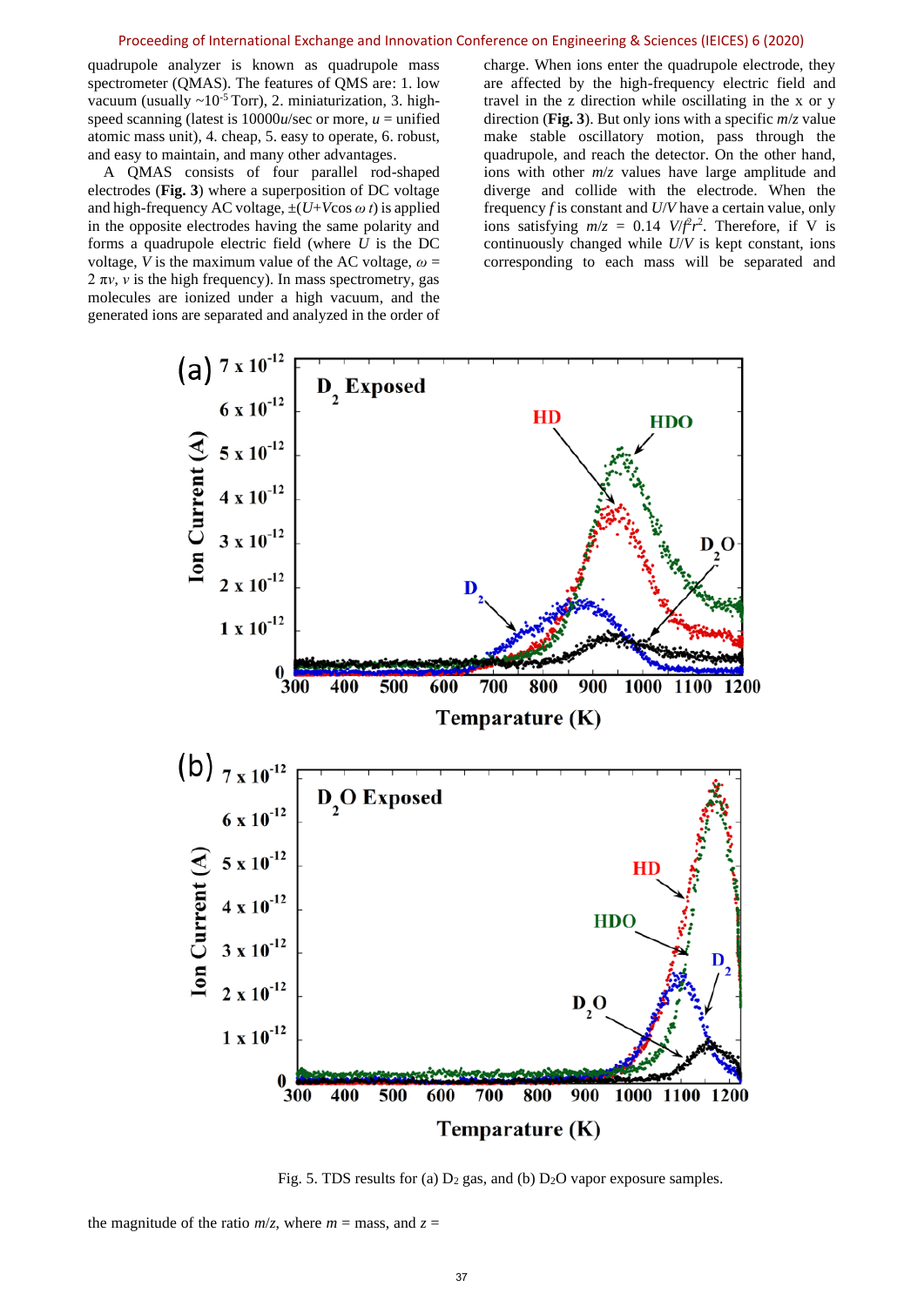| Deuterium (D) amount          | $D_2$ exposed sample | $D_2O$ exposed sample |  |
|-------------------------------|----------------------|-----------------------|--|
| D from $D_2$ and HD (D/M)     | 5.5 x $10^{-5}$      | $1.4 \times 10^{-3}$  |  |
| D from $D_2O$ and HDO (D/M)   | $7.5 \times 10^{-5}$ | $1.1 \times 10^{-3}$  |  |
| Total D (D/M)                 | $1.3 \times 10^{-4}$ | $2.5 \times 10^{-3}$  |  |
| Fraction of deuterium gas (%) | 42                   | 56                    |  |
| Fraction of water vapor (%)   | 58                   | 44                    |  |
|                               |                      |                       |  |

Table 1. D amount released from  $D_2$  and  $D_2O$  exposed samples.

detected. The passing ion stream is usually detected by an electron amplifier tube. In the electron amplifier tube, a small number of incident ions hit the metal surface and emit a large number of secondary electrons. By repeating this, secondary electrons are multiplied, and a small number of ions can be detected with high sensitivity.

A standard He leak experiment was carried out to convert the measured current value obtained from Q-MAS data into the amount of emission. The leaked amount of He standard leak (Company name: Vacuum Technology Inc., Model: CL-6-He-4FVCR-500DOT-MFV, Serial: D15543 (**Fig. 4**)) used in the experiment was  $1.8 \times 10^{-7}$  (Pa  $\cdot$  m<sup>3</sup> / s]. Since the inside of the apparatus is evacuated, it is assumed that the state is close to an ideal gas. In that case, from the equation of state of the gas,

$$
n = \frac{PV}{RT} = \frac{1.8 \times 10^{-7}}{8.31 \times 297} \left[ \frac{Pa \, m^3 \, s^{-1}}{J \, K^{-1} \, mol^{-1} \, K} \right]
$$
  
= 7.46 × 10<sup>-11</sup> [mol/s] (8)

The leak rate (n) of the He standard leak is  $7.46 \times 10^{-7}$  $11$  [mol/s].

#### **3. RESULTS AND DISCUSSION**

The ion currents obtained from Q-MAS data for the D2 gas and D2O vapor exposed samples are shown in **Fig. 5**. In the case of  $D_2$  exposed sample HD, HDO, and  $D_2O$ was released at 950 K whereas  $D_2$  released at 875 K. In the case of  $D_2O$  exposed sample HD, and HDO was released at 1175 K whereas  $D_2$  and  $D_2O$  were released at 1150 K and 1100 K, respectively. The highest release peak was detected as HDO gas from  $D_2$  exposed sample and there may appear a trend for the hydrogen release as  $HDO > HD > D<sub>2</sub> > D<sub>2</sub>O$ . On the other hand, the highest peak was observed as HD and HDO vapor from D2O exposed sample and there may appear a trend for the hydrogen release as  $HD = HDO > D<sub>2</sub> > D<sub>2</sub>O$ .

The total amounts of D-containing gas released from the  $D_2$  or  $D_2O$  exposed samples and its ratios are listed in **Table 1**. The total amount of deuterium (D) released from  $D_2$  exposed sample was 1.3 x 10<sup>-4</sup> (D/M), where released deuterium gas and water vapor were  $\sim$  5.5 x 10<sup>-</sup>  $<sup>5</sup>$  (D/M) and  $\sim$  7.5 x 10<sup>-5</sup> (D/M), respectively. On the other</sup> hand, the total amount of  $D$  released from  $D_2O$  exposed sample was  $2.5 \times 10^{-3}$  (D/M), where released deuterium gas and water vapor were  $\sim 1.4 \times 10^{-3}$  (D/M) and  $\sim 1.1 \times$ 10-3 (D/M), respectively. The percentage of water vapor released from the  $D_2$  exposed sample is higher than that of the D2O exposed sample, whereas an opposite result appears for deuterium gas release. It is also clear that the total amount of deuterium released from  $D_2O$  exposed sample is approximately 20 times more than the  $D_2$ exposed sample. The experiment's obtained result suggests that, under  $D_2O$  exposed condition and at 1175 K operating temperature, Y-doped barium-zirconate

might be preferable for electrochemical applications due to its higher hydrogen solubility.

#### **4. CONCLUSIONS**

In this study, hydrogen (deuterium) was dissolved in  $BaZr_{0.9}Y_{0.1}O_{3-\alpha}$  by the exposure of deuterium gas or heavy water vapor, and the amount of dissolved deuterium in the sample was measured by TDS method. It was observed that deuterium solubility is higher in the BZY sample under the  $D_2O$  exposure condition and the release of deuterium was appeared at around 1175 K.

#### **5. ACKNOWLEDGEMENTS**

We would like to thank our laboratory members for their cordial support to operate the experimental instruments.

#### **6. REFERENCES**

- [1] H. Iwahara, Technological challenges in the application of proton conducting ceramics, Solid State Ionics. 77 (1995) 289–298. https://doi.org/10.1016/0167-2738(95)00051-7.
- [2] T. Norby, Mixed hydrogen ion–electronic conductors for hydrogen permeable membranes, Solid State Ionics. 136–137 (2000) 139–148. https://doi.org/10.1016/S0167-2738(00)00300-3.
- [3] H. Iwahara, Prospect of hydrogen technology using proton-conducting ceramics, Solid State Ionics. 168 (2004) 299-310. https://doi.org/10.1016/j.ssi.2003.03.001.
- [4] X. Tan, J. Song, X. Meng, B. Meng, Preparation and characterization of BaCe0.95Tb0.05O3−α hollow fibre membranes for hydrogen permeation, J. Eur. Ceram. Soc. 32 (2012) 2351– 2357.

https://doi.org/10.1016/j.jeurceramsoc.2012.03. 004.

- [5] IAEA, Safe handling of tritium Review of Data and Experience, in: IAEA (Ed.), Tech. Reports Ser. No. 324, International Atomic Energy Agency, Vienna, 1991: pp. 1–130.
- [6] M. Tanaka, Y. Asakura, T. Uda, Performance of the electrochemical hydrogen pump of a protonconducting oxide for the tritium monitor, Fusion Eng. Des. 83 (2008) 1414–1418. https://doi.org/10.1016/j.fusengdes.2008.06.038.
- [7] M. Tanaka, T. Sugiyama, T. Ohshima, I. Yamamoto, Extraction of Hydrogen and Tritium Using High-Temperature Proton Conductor for Tritium Monitoring, Fusion Sci. Technol. 60 (2011) 1391–1394. https://doi.org/10.13182/FST11-A12690.
- [8] M. Tanaka, T. Sugiyama, Development of a Tritium Monitor Combined with an Electrochemical Tritium Pump Using a Proton Conducting Oxide, Fusion Sci. Technol. 67